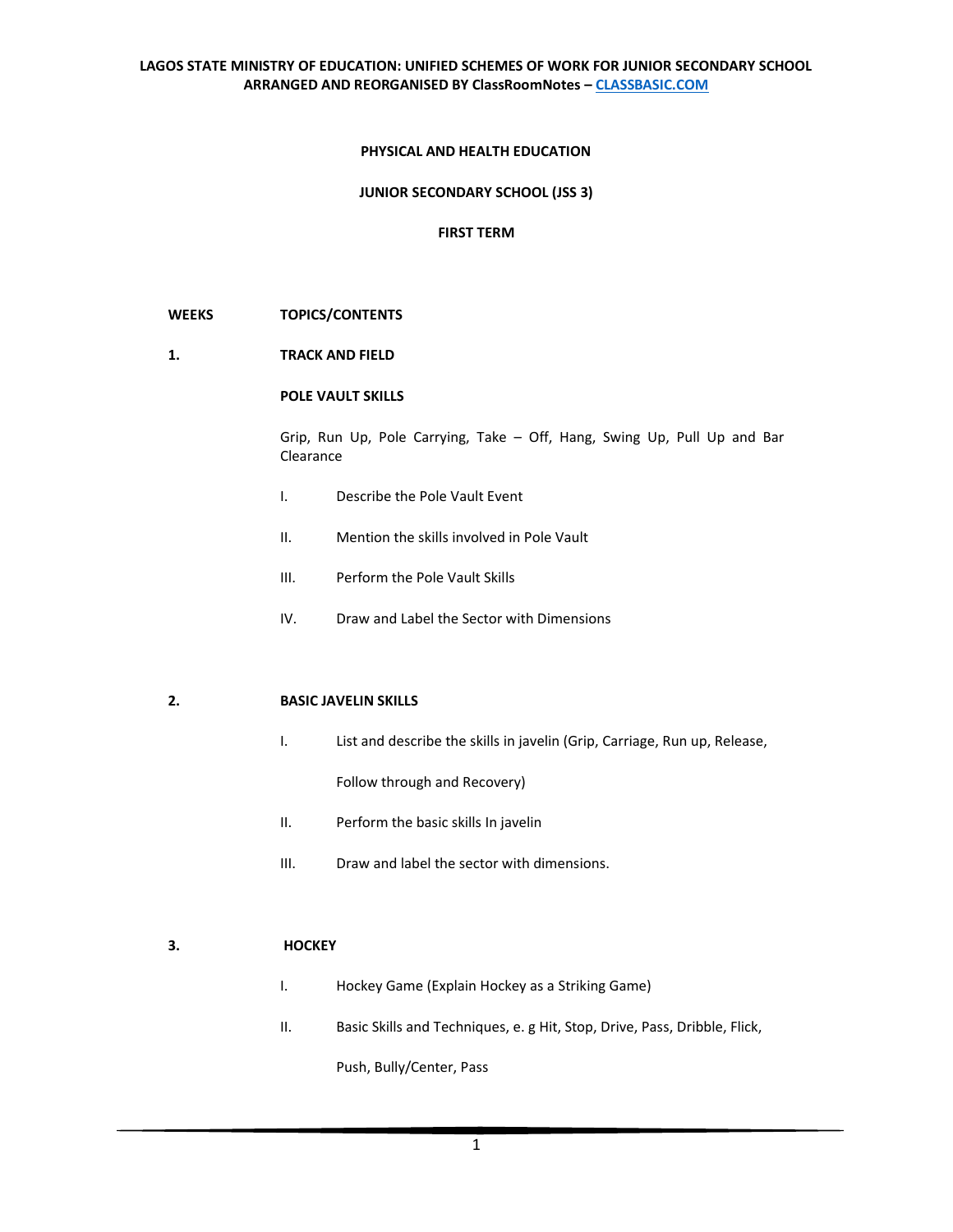- III. Rules and Safety Regulations
- IV. Officials and their Duties

#### **4. FACILITIES AND EQUIPMENT USE IN HOCKEY GAME**

- I. Values of the Game
- II. Draw and label the : Hockey Stick, Hockey Pitch

#### **5. PATHOGENS, DISEASES AND THEIR PREVENTION**

- I. Define Communicable Disease
- II. Nature of Communicable Diseases
	- Measles
	- Mumps
	- Pneumonia
	- malaria, etc.
- III. Mode of Transmission of the Disease
- IV. Factors and causative Agents

#### **6. NON COMMUNICABLE DISEASES**

- I. Define Non Communicable Diseases
- II. Prevention and Management of Non Communicable Diseases
- III. Explain nature of Non Communicable Diseases Sickle Cell, Obesity,

Kwashiorkor, etc.

#### **7. | 8. RECREATION, LEISURE AND DANCE ACTIVITIES**

I. Differentiate between Folk Tradition, Social and Modern Dances – Pre Colonial or Folk Tradition Dances like Atilogwu (Ibo), Bata, Agidigbo, (Yoruba), Sharo (Fulani), Langa (Hausa).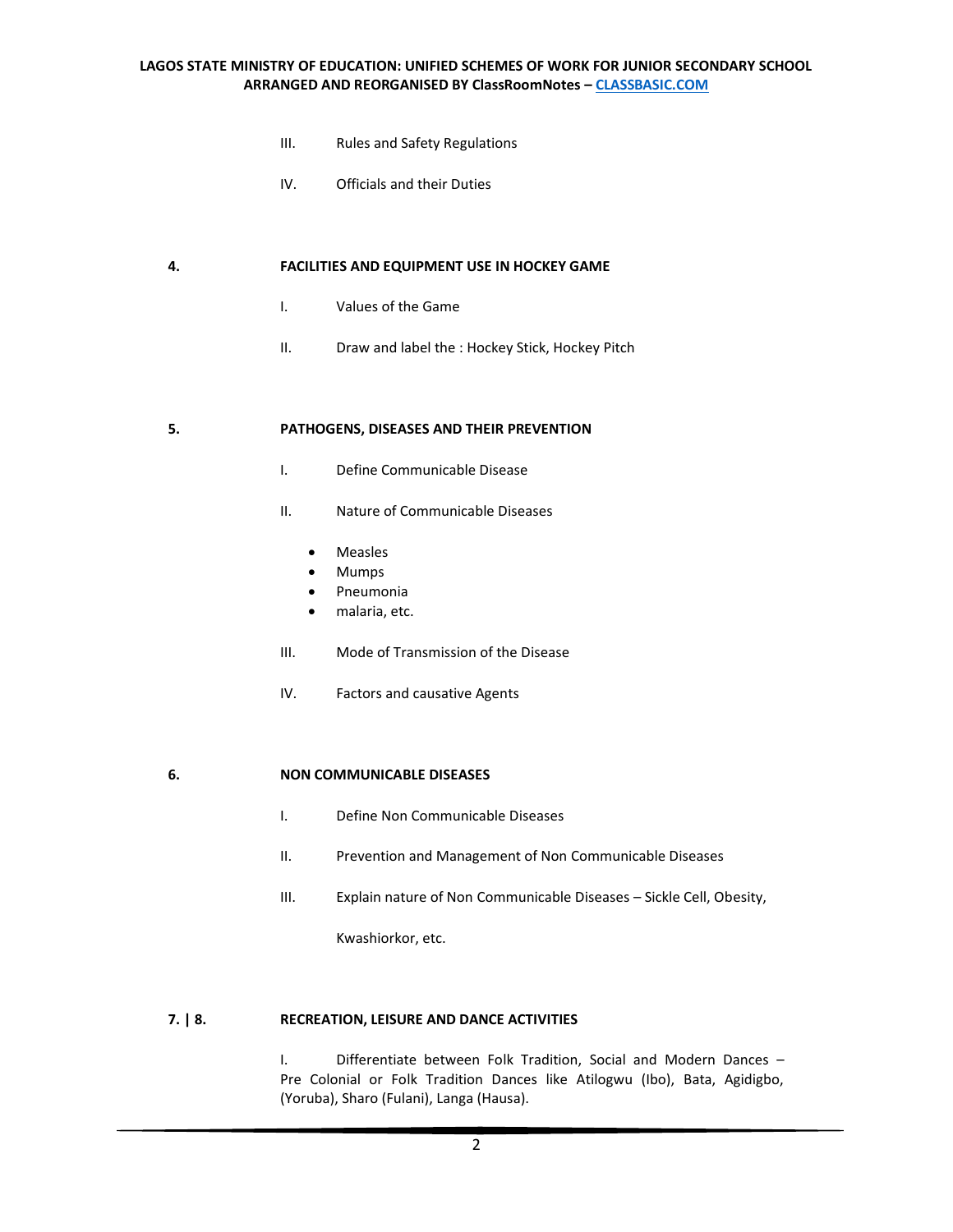- II. Social Dances
- III. Foreign Dances Reggae, Disco, High Life, Rumba and Classical.

Traditional Dances

- IV. Costumes for various Dances
- V. Practice the various Dances

# **9. TYPES OF COMPUTER GAMES**

- I. Types of Computer Game, e. g Tennis, cricket, soccer
- II. Values of Computer Games

#### **10. PHYSICAL FITNESS AND BODY CONDITIONING PROGRAMMES**

- I. Benefits Derived from Physical Fitness
- II. List and explain the factors that influence physical fitness

# **11. | 13. REVISION AND EXAMINATION**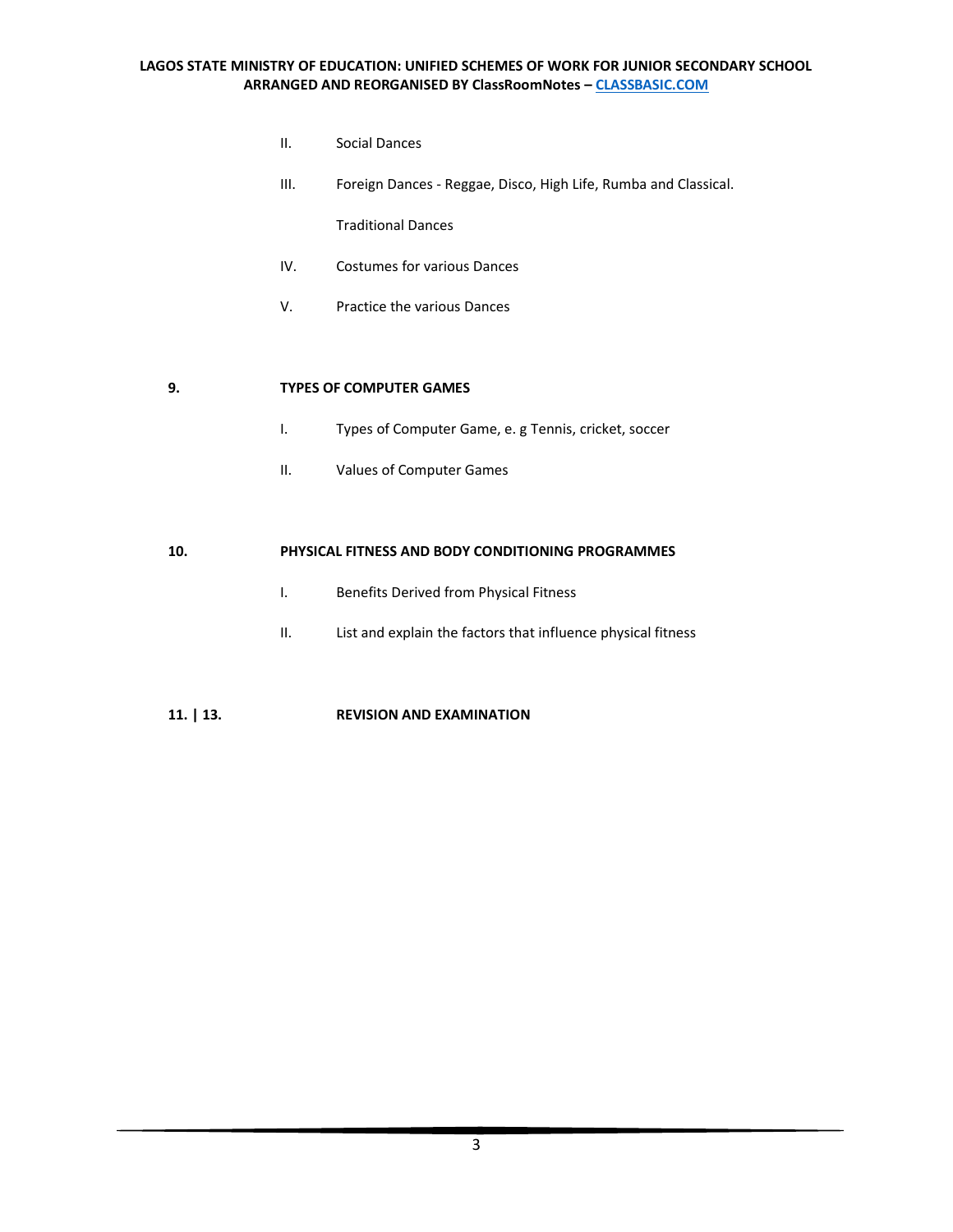# **PHYSICAL AND HEALTH EDUCATION**

**JUNIOR SECONDARY SENIOR (JSS 3)**

# **SECOND TERM**

# **WEEK TOPICS/CONTENTS**

# **1. GROUP/COMBINE EVENTS**

- I. Classification as Pentathlon, Decathlon.
- II. List of various events under Pentathlon and Decathlon
- III. The duration of the competition of Decathlon and Pentathlon
- IV. Scoring the Events

## **2. FACILITIES AND EQUIPMENT IN GROUP/COMBINED EVENTS**

- I. Rules and Regulations
- II. Officiating
	- Exposure to practice of various events should be emphasized.
- III. Safety rules

# **3. NIGERIA SPORTS HEROES**

- I. Career Guidance in Physical Education
- II. Past and Present Sports Heroes and their Contributions in Nigeria
- III. Professionals in physical Education in Nigeria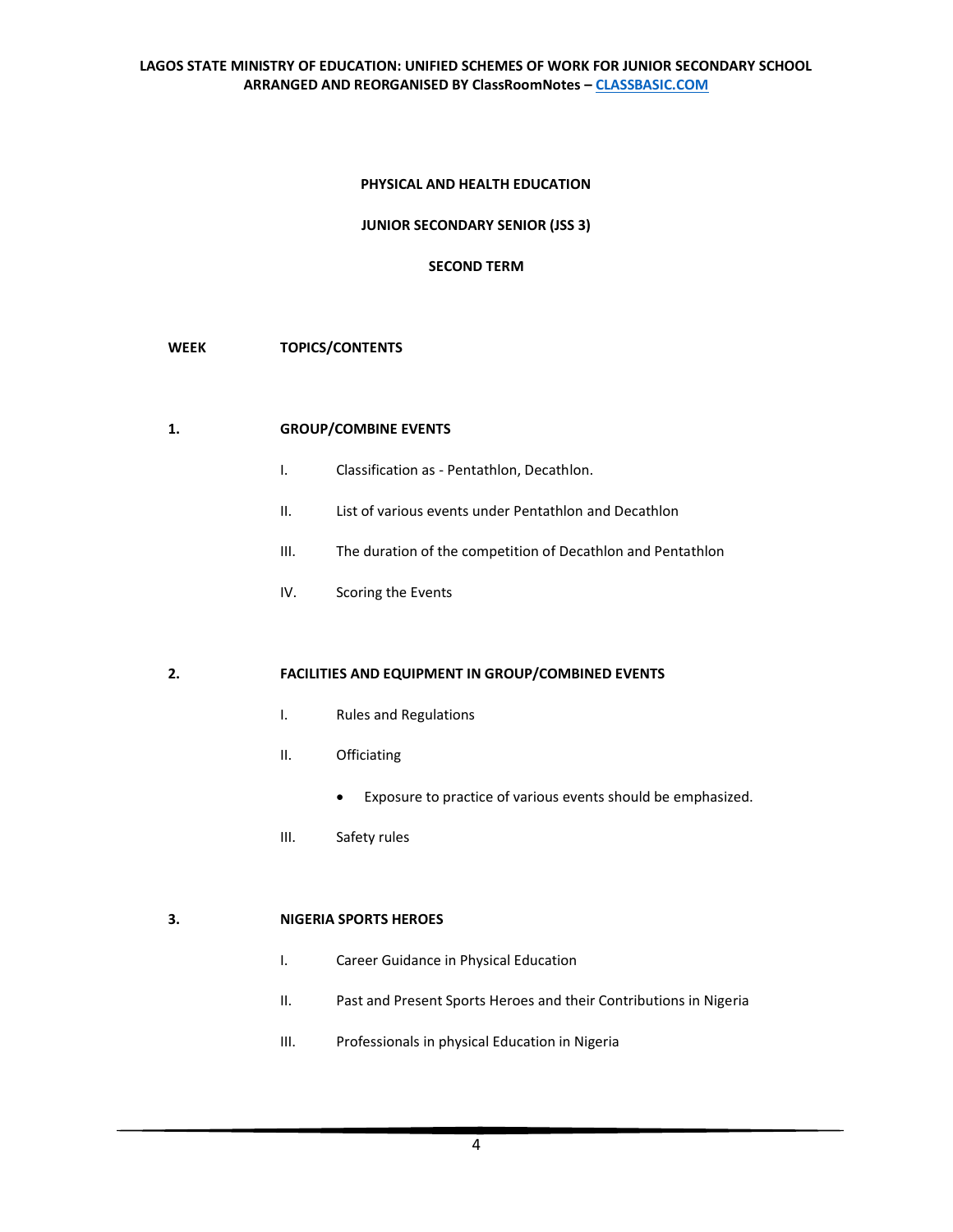# **4. PERSONAL, SCHOOL AND COMMUNITY HEALTH**

## **FAMILY LIFE EDUCATION**

- I. Meaning and Types of Families
- II. Duties of Members of the Family

## **5, PUBERTY IN BOYS AND GIRLS**

Teenage Puberty and Its Consequences

## **6. CAREER GUIDANCE**

- I. Definition of Career Opportunities in Physical Education
- II. Sport promotion agencies and bodies in Nigeria
- III. Sport Associations, NAPHER SD, Nigeria Institute of Sports
- IV. Assertiveness and communication skills.

# **7. | 8. NON CONTACT GAMES**

- I. Swimming
- II. Basic swimming Styles (Crawl, Breast Stroke, Butterfly, etc.)
- III. Swimming Skills
- IV. Swimming Equipment

# **9. GYMNASTICS**

I. Stunts and Tumbling, e.g. Forward Roll, Head Stand and Crab Walks,

Cat, Wheel, Limp, Frog

II. Floor Activities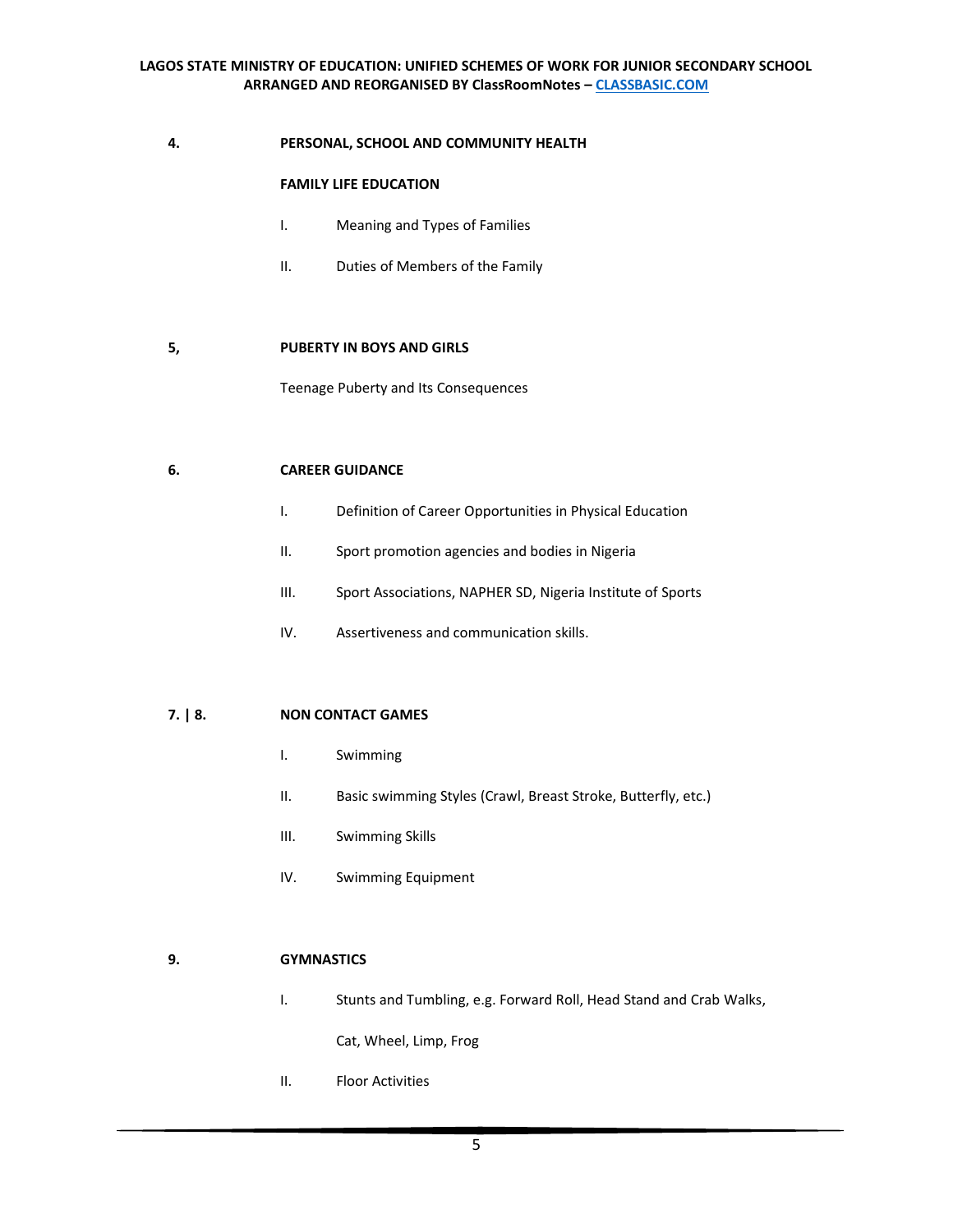- III. Classification of Floor Activities
- IV. Values of Floor Activities

# **10. OFFICIAL OF GYMNASTICS AND THEIR DUTIES**

Safety Rules for Non - Contact Games

**11. REVISION**

## **12. | 13. EXAMINATION**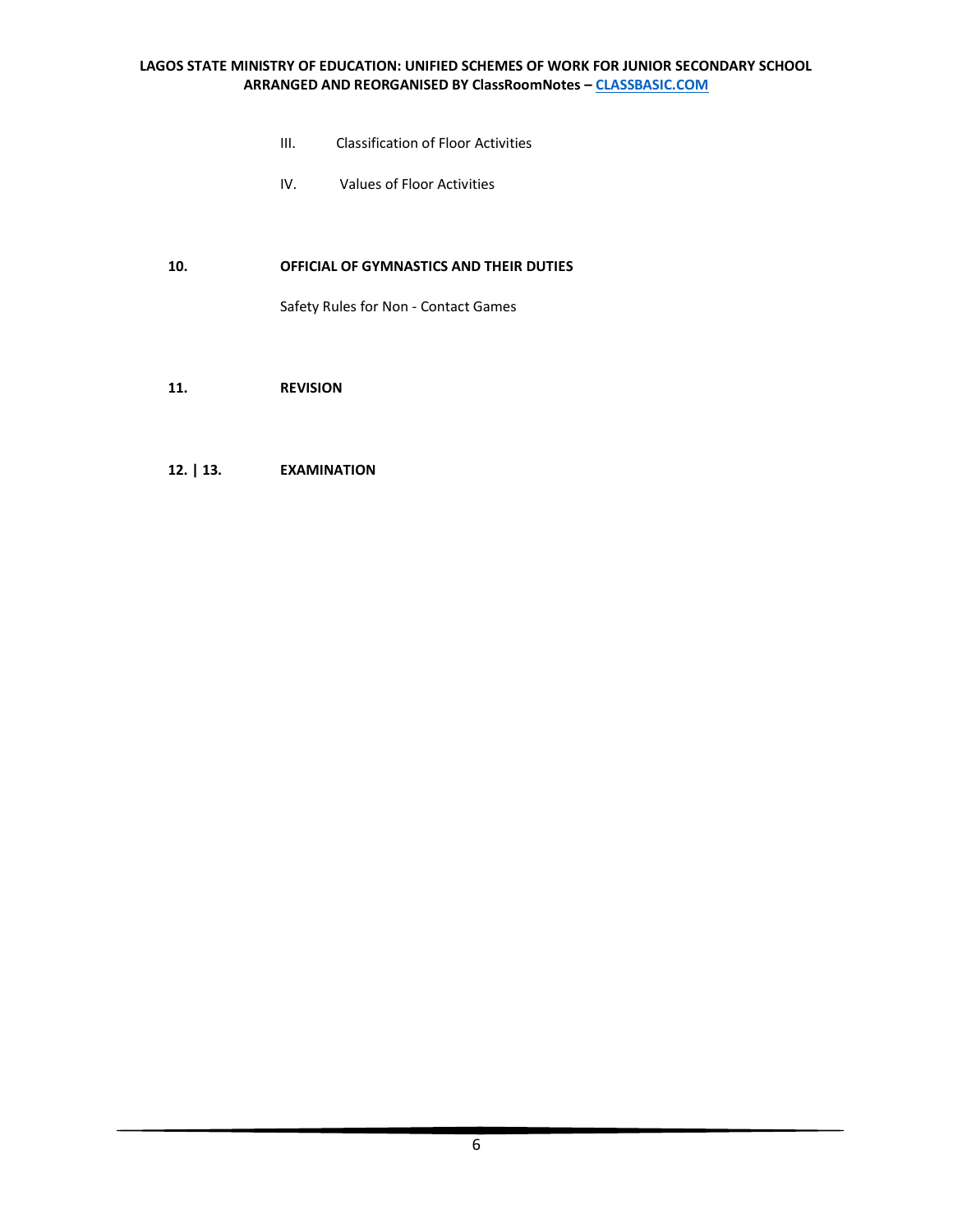## **PHYSICAL AND HEALTH EDUCATION**

#### **JUNIOR SECONDARY SCHOOL (JSS 3)**

# **THIRD TERM**

#### **WEEK TOPICS/CONTENTS**

# **1. FAMILY HEALTH**

- I. Types of Diseases and Mode of Transfer
- II. Disease Vectors
- III. Types of Diseases Vectors
- IV. Life cycle of the Mosquito and Other Vectors (Draw the Life Cycle

of mosquito)

#### **2. CONTROL MEASURES**

- I. Water Drainage, Insecticides, Oil Spreading/Spraying
- II. Disease transmission

## **3. STI, HIV/AIDs**

- I. Definition of STI, HIV/AIDS
- II. Consequences of contracting diseases on individual, family, society.
- III. Disease prevention Sanitation, Education, Immunization, Choice of

Life Partner.